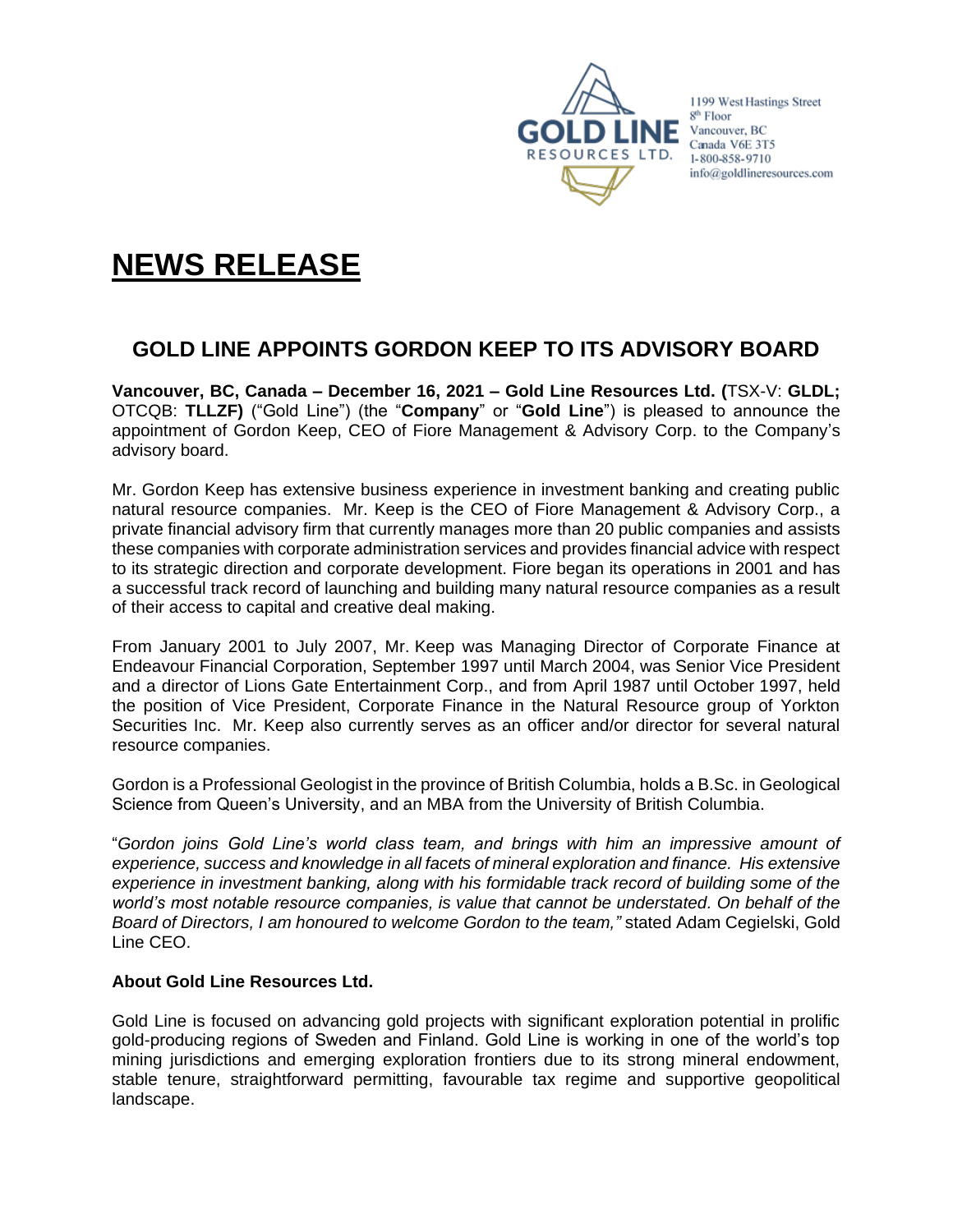Gold Line currently holds a prospective portfolio of five gold exploration projects in Sweden: one project is in the Skelleftea belt of north-central Sweden and four projects, including the Långtjärn property, are located within the Gold Line Mineral Belt of north-central Sweden. The projects are located on a 200-kilometre Proterozoic greenstone sedimentary belt that is host to multiple gold showings and deposits.

#### **ON BEHALF OF THE BOARD OF DIRECTORS OF GOLD LINE RESOURCES,**

Adam Cegielski CEO & Director

For further information:

Email: [investor@goldlineresources.com](mailto:investor@goldlineresources.com) Telephone: 1-800-858-9710

#### **FOLLOW US:**

Website:<https://www.goldlineresources.com/> Facebook:<https://www.facebook.com/Gold-Line-Resources> Twitter: [https://twitter.com/GLDL\\_Resources](https://twitter.com/GLDL_Resources) Instagram: [https://www.instagram.com/gold\\_line\\_resources/](https://www.instagram.com/gold_line_resources/) LinkedIn: <https://www.linkedin.com/company/gold-line-resources-ltd>

*Neither the TSX Venture Exchange nor its Regulation Services Provider (as that term is defined in policies of the TSX Venture Exchange) accepts responsibility for the adequacy or accuracy of this release.*

#### *Cautionary Note Regarding Forward-Looking Statements*

This news release contains statements that constitute "forward-looking statements." Such forward looking statements involve known and unknown risks, uncertainties and other factors that may cause Gold Line's actual results, performance or achievements, or developments to differ materially from the anticipated results, performance or achievements expressed or implied by such forward-looking statements. Forward looking statements are statements that are not historical facts and are generally, but not always, identified by the words "expects," "plans," "anticipates," "believes," "intends," "estimates," "projects," "potential" and similar expressions, or that events or conditions "will," "would," "may," "could" or "should" occur.

Forward-looking statements in this news release include, among others, statements relating to expectations regarding the Transaction, the business, exploration and development plans of Gold Line following completion of the Transaction, the results of exploration and development activities, the anticipated benefits and synergies of the Transaction, and other statements that are not historical facts. Forward-looking statements are based on Gold Line's and EMX's current beliefs and assumptions as to the outcome and timing of future events, including, but not limited to, that the Transaction will be completed as anticipated, and that the anticipated benefits and synergies of the Transaction will be realized. By their nature, forward-looking statements involve known and unknown risks, uncertainties and other factors which may cause our actual results, performance or achievements, or other future events, to be materially different from any future results,